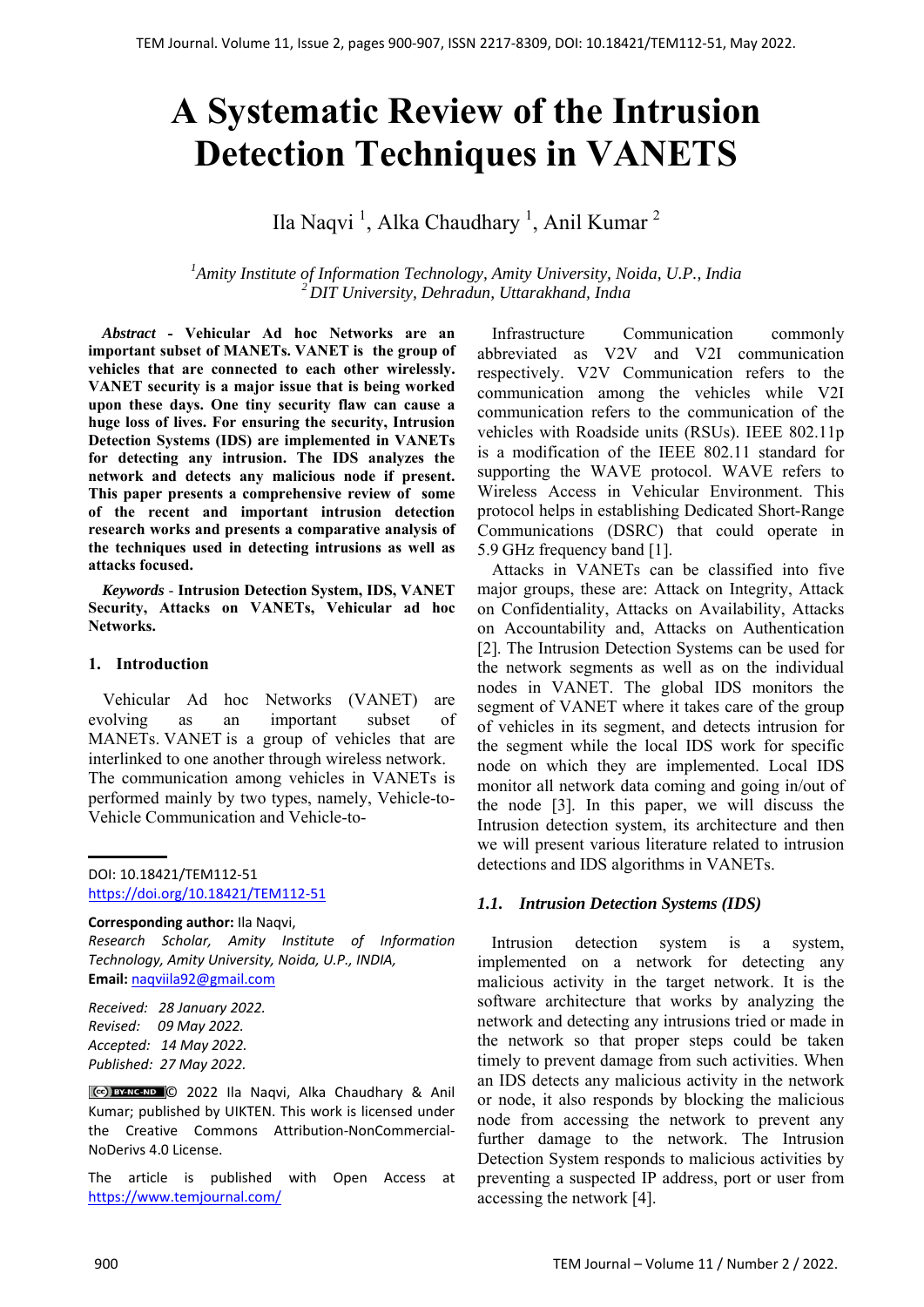Intrusion Detection Systems are classified into different categories depending on different classifiers, (see Figure 1). Based on target of intrusion detection, the IDS are classified into three types: Network-based Intrusion Detection Systems (NIDS) that work at network level to detect any malicious node in the network or trial of intrusion into the network, Host based Intrusion Detection Systems (HIDS) work locally on a particular node to detect any intrusions and, Wireless-based Intrusion Detection Systems (WIDS) work on wireless networks with functionalities similar to NIDS. On the basis of detection approaches used, the IDS are classified into Misuse Detection and Anomaly Detection and, on the basis of the behaviour of IDS, these are classified as Passive IDS and Active IDS [5]. There are two types of IDS on the basis of the types of systems employed in IDS, namely, centralized IDS and distributed IDS. The data collection for intrusion detection can be networkbased or host-based or can use a combined approach of both host and network-based methods [6].



*Figure 1. Classification of Intrusion Detection Systems [7]: This Figure presents the classification of Intrusion Detection Systems on the basis of various factors.* 

# *1.2. IDS Architecture*

The architectures used in Intrusion Detection Systems can be centralized or decentralized. A centralized IDS is one in which the data collection and analyzing is done in centralized system while distributed intrusion detection system, the data collection and analyzing is performed on multiple distributed hosts. Intrusion detection for single system is effectively performed through centralized IDS. The locations for data analysis are fixed without being affected by the number of hosts under observation. In cases where multiple systems are involved, decentralized architecture is employed in IDS. In decentralized intrusion detection systems, multiple data security analysis at multiple network sites is carried out. The number of locations at which the data analysis is performed is proportional to the number of host machines under observation [8].

The very first architecture of IDS was proposed by Dorothy Denning [9]. Since then, many different models have been proposed for intrusion detection which differ from one another in one way or the other. However, there is a general basic architecture that is employed in most of the intrusion detection systems, which can be seen in Figure 2.



*Figure 2. Basic Architecture of an IDS [10]. This figure presents the basic archoitecture of an Intrusion Detection System, highlighting all its important components.* 

#### **2. Literature Review**

#### *2.1. Literature Sources*

The literature used in the study consists of twenty research papers that are selected by searching various search strings on Google Scholar. The search strings include "Intrusion Detection in Vanets", "Intrusion Detection System in Vehicular Networks", "Vanet Security", "Vehicular-ad hoc Networks", "IDS", "Attack Detection in Vehicular Networks" etc., using synonyms of the given words. Figure 3 and Figure 4 present the distribution of studies selected for this study according to the publishing year and publisher respectively.



*Figure 3. This figure presents the number of papers taken from each year for this study*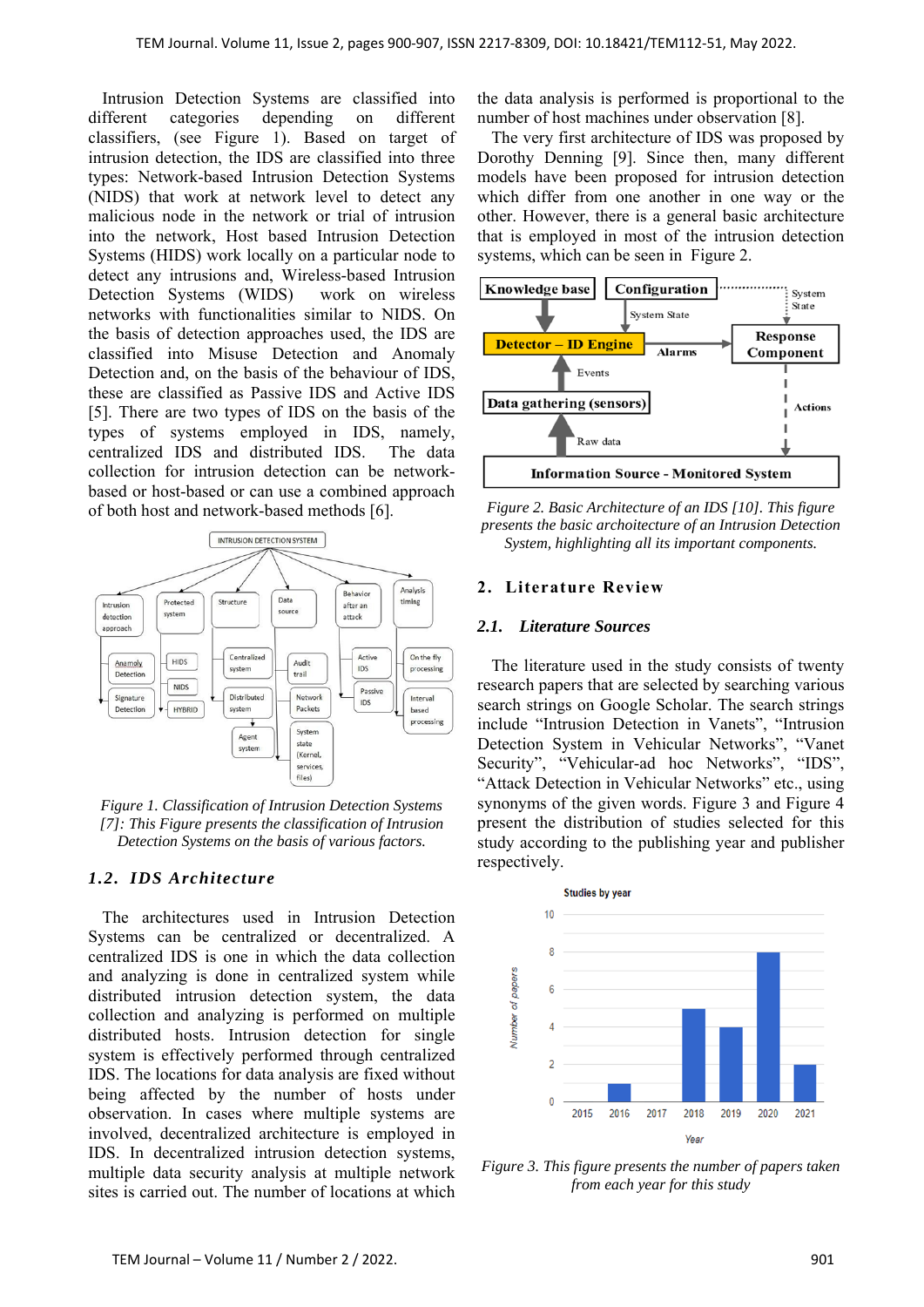The studies selected consists of research papers including:

- $\blacksquare$  IEEE : 6 Papers
- Elsevier : 5 Papers
- Springer : 4 Papers
- Others : 3 Papers
- Wiley : 1 Paper



*Figure 4. This figure presents the Number of research paper taken for the study by each publisher* 

# *2.2. Review of Literature*

An IDS based on SVM is proposed in [11] that implements a penalty function that is utilized for minimizing the support vectors' number for controlling the complex nature of the classifiers. In this study, SVM was optimized using three Machine Learning algorithms including Ant colony optimization, Particle swarm optimization and Genetic algorithm. The simulation of the three algorithms was carried out on NSL-KDD dataset. Genetic Algorithm performed best among the three Machine Learning algorithms to detect the intrusions in the network.

An IDS is proposed in [12] is based on SVM that is optimized using Dolphin Swarm algorithm. The authors also propose an algorithm for decision making, which is called Hybrid fuzzy multi-criteria decision making algorithm. This algorithm employs Fuzzy Analytic Hierarchy Process and TOPSIS to make decisions regarding the selection of the cluster heads. The cluster heads examine the vehicles in their respective clusters in order to detect any malicious vehicle. In case a malicious vehicle is detected, it is prevented from using any network services. In this way, every vehicle in the network is checked in case of malicious behaviour. Supervised Machine learning technique, SVM has been optimised with the Dolphin Swarm algorithm to detect the malicious vehicles.

The authors in [13] propose an IDS based on SVM and feed forward neural network. The simulation generates a trace file in the process and extraction of features is done from that file by using the Proportional Overlapping Score and classification of features is done through fuzzy sets. The Feed Forward Neural Network and Support Vector Machine is used to detect the intrusion. The authors studied abnormal as well as normal behaviours of the system and compared the effectiveness of the developed system in both situations. The results have shown that the developed IDS performs very well in both situations.

An IDS called DeepVCM is proposed in [14], for On-board Units using Deep Learning. The raw data is captured in a PCAP file and cleaned for further process. Two deep learning methods, LSTM and CNN are employed. CNN is used for extracting the information and the three-layered LSTM is used for machine learning based on time-dependency. The output from the CNN becomes the input of the LSTM. The structure of the proposed DeepVCM is as follows: two layered CNN, two layered Maxpooling and two Local Response Normalization layers and a three-layered LSTM. The output of the CNN layer is inputted in Max-pooling for processing. DeepVCM has a feature to update itself automatically from time to time. The proposed model performed very well with limited resources.

An IDS is proposed in [15] employed the adaptive neuro fuzzy system to detect routing attacks in the network. The two features including the node scalability and the network range are studied and evaluated. MATLAB is used for simulation. The proposed method performs better than most of the existing techniques in terms of throughput, average download relay, end to end delay and packet loss rate.

The authors in [16] propose an IDS that uses a hybrid of Genetic Algorithm and the Artificial Neural Networks. The Genetic algorithm is used for optimization and the Artificial Neural Network for classification of the features. The proposed algorithm performed better than other algorithms when the malicious nodes are large in number and is better in terms of accuracy, false alarm rate, throughput and precision.

An IDS based on SVM, known as MA-CIDS is proposed in [17]. The study involves four processes, namely, the training, the trained classifiers sharing, evaluation of the received classifier and the collaboration. The random forest algorithm is used for training of the local classifier by every node. An algorithm for trained-data sharing is also proposed in the study. The received classifiers are evaluated by the receiver nodes and then some classifiers are selected. The output of these selected classifiers is aggregated and IDS classifier is developed. The results of the simulation of the developed system show that MA-CIDS performs better than existing algorithms.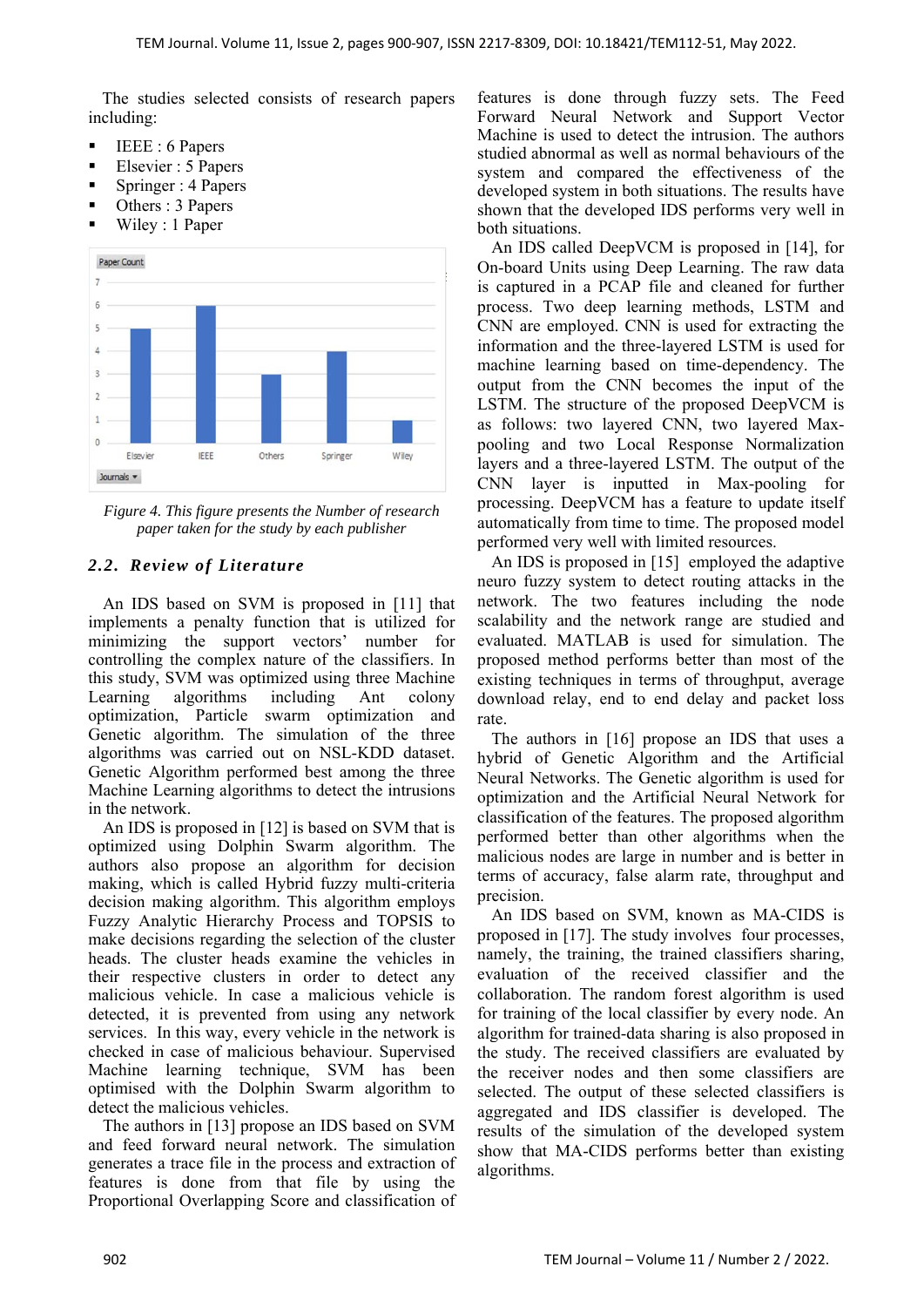In [18], the authors propose a hybrid IDS based on SVM for detecting Distributed Denial of Service attacks in VANETs. The study combines two major SVM kernel functions namely, AnovaDot and RBFDot. AnovaDot is used to train the model and the output from the AnovaDot are used as input for the RBFDot to train the model again. This double trained model is used for detecting DDoS attacks. The study also presents a comparative analysis of the proposed model with the single SVM models. The results show that the proposed study performed better than the other models to which comparisons are made.

A Machine Learning and Game Theory based IDS is proposed in [19]. The study utilized Artificial Neural Networks in the RSUs to detect any intrusion or attack on the RSUs or the cluster heads. SVM are utilized in clusters to detect any malicious node. In short, the study focuses on detecting intrusions in the nodes, clusters, cluster heads as well as RSUs. The results of the simulation prove that the proposed model performs better than other algorithms in terms of performance and trust.

In [20], authors propose an IDS based on Knot Flow Classification technique. The study combines spline based linear model with the clustering technique. This model is named as KFC and uses kmeans clustering to implement the dynamic clustering in the data. Authors used the dynamic clustering for dividing the dataset into several clusters. To visualize the dataset the model used spline.

A big data based distributed NIDS is presented in [21]. The proposed model consists of two step intrusion detection. In first step micro batch processing is used for data collection and in detection step HDFS and Random Forest classification is used for detecting intrusion. The performance of the proposed model is measured through simulation and results show that the model performed better than other algorithms in terms of accuracy and false alarm detection.

An IDS based on invariant is proposed in [22]. The model is based on distributive collaboration and is named as DCDIV. The study proposes a clustering technique for divide the nodes into number of clusters. The clusters are formed on the basis of traffic density, link life of the nodes and the Global reputation State of nodes. The study proposes an IDS based on invariant for detecting betrayal attacks. For implementing the relationships among nodes and detecting any change in the relationships, Stochastic Petri net is used and global invariant is determined. The simulation results show that the proposed model performed better than other models in terms of rate of detection.

The authors in [23] propose an IDS based on stream position performance analysis that is named SPPA. This model includes selection of cluster heads through reputation method. The selected cluster heads maintain the trace files and analyze the stream position for every node in their respective clusters. The model calculates the legitimate weight of each vehicle by calculating the Attack Signature Sample Rate, Conflict Data and the Conflict Field. These calculations are then used to determine the intrusion in the network. The proposed technique performed very well in detection of Distributed Denial of Service attack. The simulation results show that the technique is very effective in detecting the DDoS attack.

An IDS based on pre-processing feature extraction is presented in [24]. The proposed method calculates the characteristics of the traffic flow of every node in the network and uses this data to determine the position of each node. On the basis of these calculations message fabrication/ suppression attacks are detected and the malicious node is identified. The technique uses the Accepted Signal Strength for detection of the position of the nodes. The results of the simulation show that the proposed system performed better than other intrusion detection systems.

The authors in [25] propose an IDS based on differences in traffic flow and the nodes' position. The proposed model utilizes feature extraction to extract data from the nodes and uses a selforganizing map-based classifier called I-GHSOM for the training of the model. In order to determine the traffic flow, a voting filter technique and a semi-cooperative technique are developed. For node's position, the authors involved some distance calculation mechanisms. The results of the simulation show that the proposed method is better than others in terms of efficiency, accuracy and scalability.

An IDS based on game theory is presented in [26]. The authors presented a clustering algorithm for dividing the nodes into clusters. After that a neural network-based classifier is used to detect the intruder nodes. Apart from these, the study employs Nashequilibrium to monitor the intrusion in the network. The whole model was designed as a game consisting of two players where IDS and the intruder node are the main players. The simulation results shows that the model performed better than the other models in terms of accuracy.

A collaborative IDS based on deep learning algorithms is proposed in [27]. A distributed Software Defined Networking is employed in the model. The authors used cloud servers and the SDN controllers for training purposes. The model is tested on real world data and the results show that the proposed model is effective and efficient in detecting intrusions in VANETs.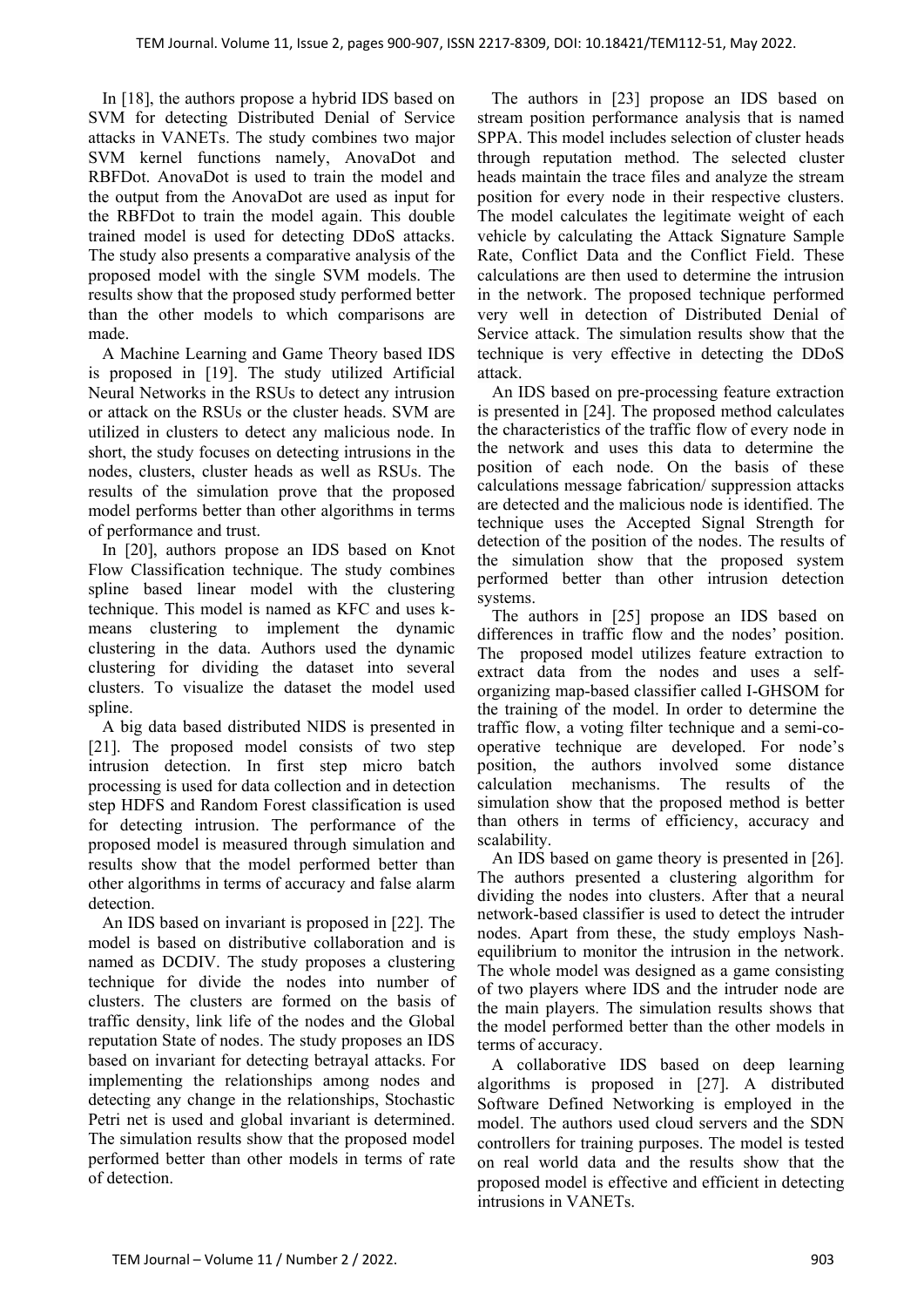The authors in [28] propose a collaborative IDS based on trust. The model is divided into two sub models including a local detector that utilizes knearest neighbour classifier that collects the data, processes the data and detects the intrusions. A score table is maintained by every node and is updated continuously as the communication takes place in the network. These score tables from all the nodes are combined and collaborated with all other nodes in order to identify and detect any intrusion in the network.

In [29], the authors employed various Machine Learning techniques to detect intrusions in the VANETs. The techniques include XGBoost, AdaBoost, Random Forest, k-nearest neighbour, SVM, Decision trees, Naïve Bayes and logistic regression. The authors worked on ToN-IoT datasets and tested all the mentioned techniques to detect intrusions in the network. For feature selection, Chisquare technique has been employed. The results have shown that the XGBoost method has performed the best among the all mentioned Machine Learning techniques.

An IDS based on SVM and modified promiscuous mode called as TSIDS is proposed in [30]. The promiscuous mode is utilized by the authors for collecting the data from the network and the SVM is utilized to process the data and detecting the intrusion. The main focus of combining the two techniques is to obtain common trust value that will be used by both the source vehicle as well as the mediator vehicle to ensure that the next vehicle is not an intruder. In case an intrusion is identified, both nodes collaborate and work to secure the network services available and maintain the performance of the network.

# **3. Comparison**

Table 1 below presents a comparison of the selected studies:

*Table 1. The table presents a comparison of the various works selected for the study, with parameters including the techniques used and attacks focused in studies* 

| Paper              | Year | <b>Technique Used</b>                                                                                               | <b>Attacks</b><br>Focused                                   |
|--------------------|------|---------------------------------------------------------------------------------------------------------------------|-------------------------------------------------------------|
| Alsarhan et<br>al. | 2021 | SVM, Genetic<br>algorithm (GA),<br>Particle swarm<br>optimization (PSO),<br>and ant<br>colony optimization<br>(ACO) | Denial of<br>service,<br>Probing,<br>Unauthorized<br>access |
| Sharma &<br>Kaul   | 2018 | Dolphin Swarm<br>Algorithm, Fuzzy<br>Logic                                                                          | Packet Drop,<br>Selective<br>Forwarding<br>and Wormhole     |
| Alheeti<br>et. al  | 2016 | Feed Forward<br>Neural Network and<br><b>SVM</b>                                                                    | Grey hole $\&$<br>Rushing attack                            |

| Zeng et al.                  | 2019         | Convolutional<br>Neural Network<br>(CNN), Long<br>Short-Term Memory<br>(LSTM)                                                                                                                     | DoS, DDoS,<br>Black Hole,<br>Wormhole, and<br>Sybil attack                                                |
|------------------------------|--------------|---------------------------------------------------------------------------------------------------------------------------------------------------------------------------------------------------|-----------------------------------------------------------------------------------------------------------|
| Kaur et al.                  | 2019         | Adaptive Neuro<br>Fuzzy system                                                                                                                                                                    | Routing attack                                                                                            |
| Aneja et al.                 | 2018         | Artificial neural<br>network and genetic<br>algorithm                                                                                                                                             | <b>Flooding Attack</b>                                                                                    |
| Ghaleb et al.                | 2020         | RF, XGBboost, and<br>SVM algorithms                                                                                                                                                               | Colluding<br>attacks, Potent<br>attacks, DOS,<br>Sybil attacks etc                                        |
| Adhikary et<br>al.           | 2020         | SVM kernel<br>methods-Anova-Dot<br>and RBFDot                                                                                                                                                     | Distrib-uted<br>Denial of Ser-<br>vice (DDoS)<br>attacks                                                  |
| Zeng et al.                  | 2018         | SVM, ANN, trust<br>based mechanisms,<br>Game Theory                                                                                                                                               | All attack types                                                                                          |
| Schmidt et al.               | 2020         | Feature Extraction,<br>k-means clustering                                                                                                                                                         | All attack types                                                                                          |
| Gao et al.                   | 2019         | Random Forest,<br>Machine learning,<br><b>Big Data</b>                                                                                                                                            | <b>DDoS</b><br>(Distributed<br>Denial of<br>Services)<br>attacks                                          |
| Zhou et al.                  | 2020         | Reputation based<br>clustering and<br>Invariant analysis,<br>big data                                                                                                                             | <b>Betrayal Attacks</b><br>(Black hole,<br>Denial of<br>Service,<br>Spoofing, gray<br>hole)               |
| Kolandaisamy<br>et al.       | 2020         | <b>Stream Position</b><br>Performance<br>Analysis, reputation<br>based clustering                                                                                                                 | <b>DDoS</b><br>(Distributed<br>Denial of<br>Services)<br>attacks                                          |
|                              |              |                                                                                                                                                                                                   | Blackhole                                                                                                 |
| Ayoob et al.                 | 2019         | Pre-processing<br>feature extraction                                                                                                                                                              | attack, Denial of<br>Service (DoS),<br>Sybil attack etc.                                                  |
| Liang et al.                 | 2020         | Feature Extraction                                                                                                                                                                                | All attack types                                                                                          |
| Subba et. al.                | 2018         | Game Theory,<br>Vickrey-Clarke-<br>Groves mechanism,<br>Neural Network                                                                                                                            | <b>Black Hole</b><br>attack, Worm<br>Hole attack,<br>Sybil attack,<br>Denial of<br>service attack<br>etc. |
| Shu et. al.                  | 2020         | Deep Learning,<br>Distributed SDN                                                                                                                                                                 | All attack types                                                                                          |
| Nandy et. al.                | 2020         | K nearest neighbour<br>non-linear<br>classsifier                                                                                                                                                  | All attack types                                                                                          |
| Gad et. al.<br>Shams et. al. | 2021<br>2018 | Machine Learning<br>tech-niques:<br>XGBoost,<br>AdaBoost, Random<br>Forest, k-nearest<br>neighbour, SVM,<br>Decision trees,<br>Naïve Bayes and<br>logistic regression<br>SVM, Machine<br>Learning | DoS,DDoS<br>All attack types                                                                              |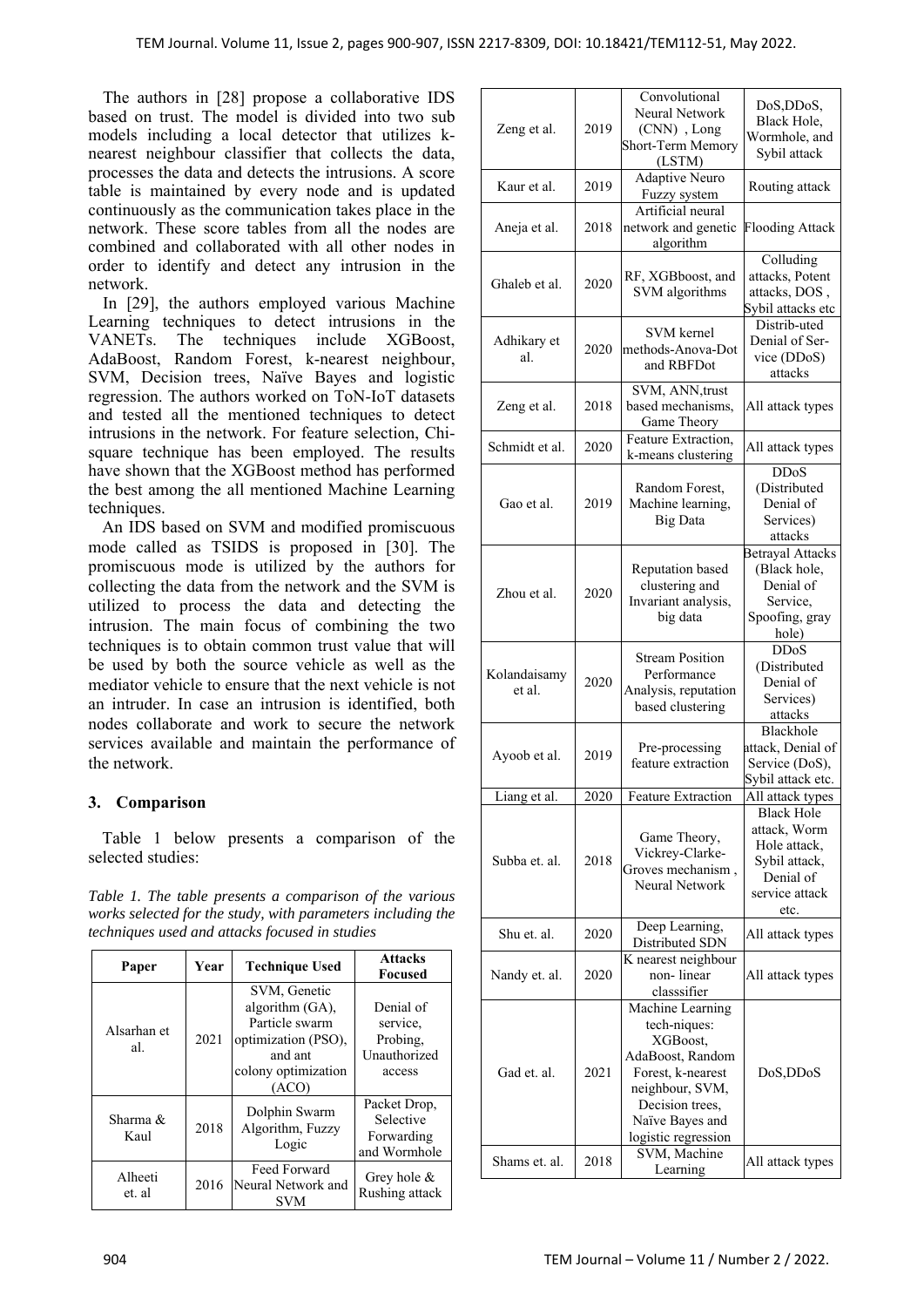# **4. Critical Findings**

From the analysis of the selected studies, following results are obtained in terms of techniques used for detecting intrusions (see Figure 5):

- 30% of the selected research works have used Support Vector Machine (SVM) in their Intrusion Detection System, either alone or in combination with some other technique.
- 25% of the selected studies used Neural Networks in their Intrusion Detection Systems, these include Artificial Neural Networks (ANN), Convolutional Neural Networks (CNN) and, Feed-Forward Neural Networks (FFNN).
- Next mostly used is the Random Forest technique followed by all other techniques.
- Among the reviewed works, the best performance was observed by the Feed Forward Neural Networks based IDS proposed by [13], that has shown an average detection rate of 99.81%.
- SVM based IDS in [13] is the second best that has shown an average detection rate of 99.72% followed by Genetic Algorithm optimized SVM based IDS in [11] with an average detection rate of 99%.



*Figure 5. Techniques Used in IDS: This figure presents the various techniques used for Intrusion Detection in papers under study, to the number of papers that employed those techniques in their IDS.* 

The analysis of the data shows that Support Vector Machines and Neural Networks are the most used techniques for intrusion detection in VANETs and have shown a good performance in terms of effectiveness and accuracy in detecting intrusions.

From the analysis of the selected studies, following results are obtained in terms of attacks focused (see Figure 6):

- DoS and DDoS are the attacks that are mostly worked on in 24% and 20% of studies respectively.
- Next are the Black Hole and Sybil attacks that appeared in 16% of studies.
- Worm Hole attack followed by other attacks are least focused.



*Figure 6. Attacks focused in selected studies. The pie chart represents the percentage of research papers that focused on specific attack.* 

The analysis of the data shows that Denial of Service (DoS) attacks and Distributed Denial of Service (DDoS) attacks are the most focused attacks in researches these days in the field of intrusion detection in VANETs. Some studies have particularly worked upon the detection of these attacks while some have taken these in group with other attacks also. Sybil attack and black hole attacks are also popular in the studies.

## **5. Conclusion**

VANET security is a vast field in which a lot of work has already been done and research is still being carried out. It has attracted academicians and researchers from around the world. VANET environment is very susceptible to attacks and a tiny security flaw can lead to a huge loss. Compromise in case of VANET security means compromising the life of people. For proper security implementations, Intrusion Detection Systems are used in VANETs for detecting any intrusions in the network. The IDS analyses the traffic and detects any malicious node if present. As the technology is growing, the techniques and methods of attacks are also evolving. Continuous research in the field is most important requirement right now.

This paper examined the various works done in the field of IDS in VANET systems. The selected works have been compared and it has been found that SVM and Neural networks are the most popular techniques that are being used in detecting intrusions in the VANET environment. The paper also analyzed the attacks that have been worked upon and found that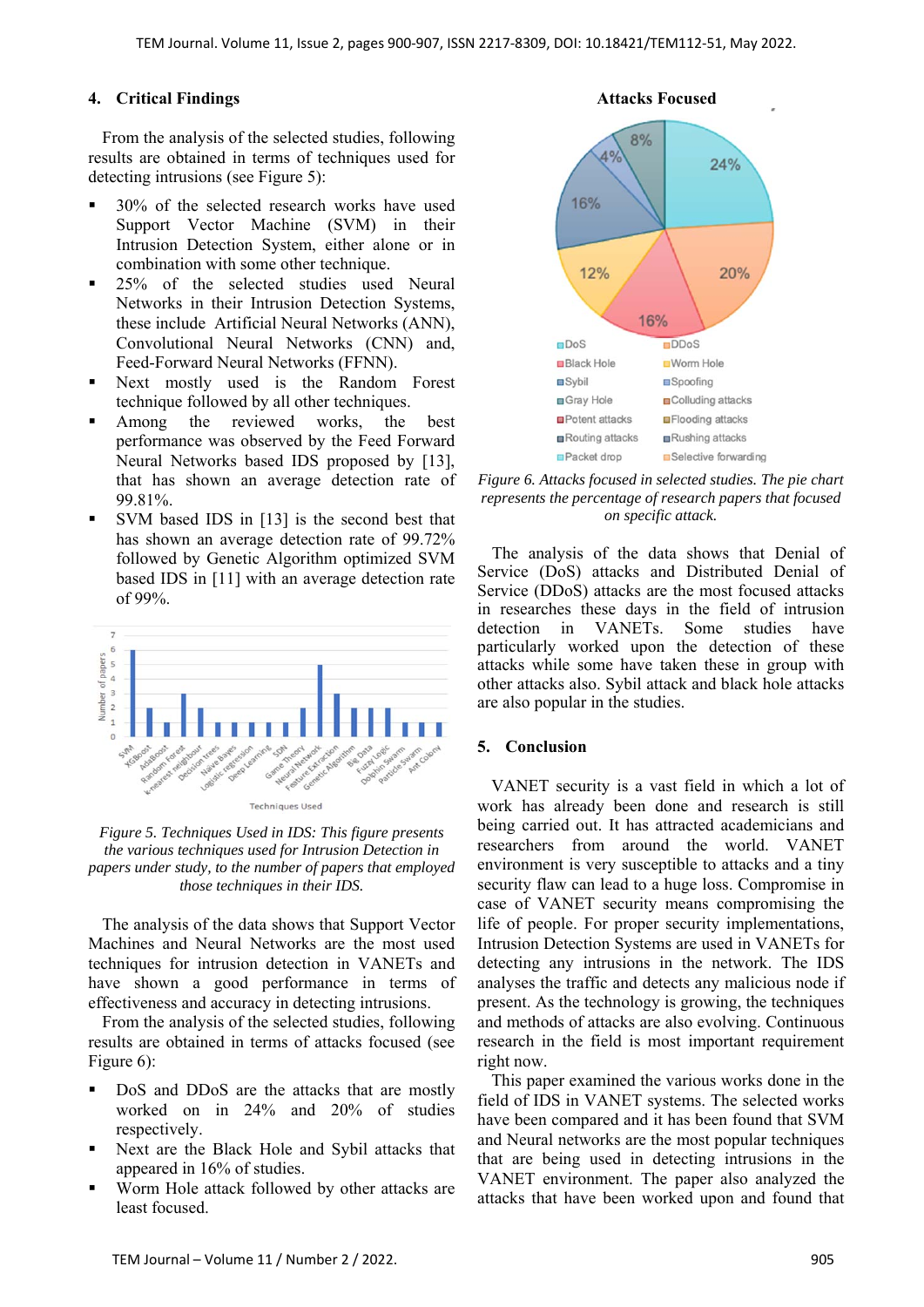DoS and DDoS attacks are mostly used in the studies.

For future work, the main objective is to perform a deep comparative analysis by performing simulation and designing an IDS.

#### **References**

- [1]. Saggi, M. K., & Sandhu, R. K. (2014, December). A survey of vehicular ad hoc network on attacks and security threats in vanets. In *International Conference on Research and Innovations in Engineering and Technology (ICRIET 2014)* (pp. 19-20).
- [2]. Morgan, Y. L. (2010). Notes on DSRC & WAVE standards suite: Its architecture, design, and characteristics. *IEEE Communications Surveys & Tutorials*, *12*(4), 504-518.
- [3]. Dang, N., & Mittal, P. (2012). Cluster based intrusion detection system for MANETS. *International Journal of Computer Applications & Information Technology*, *1*(1).
- [4]. Scarfone, K., & Mell, P. (2007). Guide to intrusion detection and prevention systems (idps). *NIST special publication*, *800*(2007), 94
- [5]. Saxena, A., & Mueller, C. (2018). Intelligent Intrusion Detection in Computer Networks using Swarm Intelligence [J]. *International Journal of Computer Applications*, *179*(16), 1-9.
- [6]. Azad, C., & Jha, V. K. (2013). Data mining in intrusion detection: a comparative study of methods, types and data sets. *International Journal of Information Technology and Computer Science (IJITCS)*, *5*(8), 75-90.
- [7]. Kazienko, P., & Dorosz, P. (2004). Intrusion detection systems (IDS) Part 2-Classification; methods; techniques.
- [8]. Spafford, E. H., & Zamboni, D. (2000). Intrusion detection using autonomous agents. *Computer networks*, *34*(4), 547-570.
- [9]. Denning, D. E. (1987). An intrusion-detection model. *IEEE Transactions on software engineering*, (2), 222-232.
- [10]. Lazarevic, A., Kumar, V., & Srivastava, J. (2005). Intrusion Detection: A Survey. *Managing Cyber Threats*, 19-78.
- [11]. Alsarhan, A., Alauthman, M., Alshdaifat, E., Al-Ghuwairi, A. R., & Al-Dubai, A. (2021). Machine Learning-driven optimization for SVM-based intrusion detection system in vehicular ad hoc networks. *Journal of Ambient Intelligence and Humanized Computing*, 1-10.
- [12]. Sharma, S., & Kaul, A. (2018). Hybrid fuzzy multicriteria decision making based multi cluster head dolphin swarm optimized IDS for VANET. *Vehicular Communications*, *12*, 23-38.
- [13]. Ali Alheeti, K. M., Gruebler, A., & McDonald-Maier, K. (2016). Intelligent intrusion detection of grey hole and rushing attacks in self-driving vehicular networks. *Computers*, *5*(3), 16.
- [14]. Zeng, Y., Qiu, M., Zhu, D., Xue, Z., Xiong, J., & Liu, M. (2019, May). Deepvcm: a deep learning based intrusion detection method in vanet. In *2019 IEEE 5th intl conference on big data security on cloud (BigDataSecurity), IEEE intl conference on high performance and smart computing,(HPSC) and IEEE intl conference on intelligent data and security (IDS)* (pp. 288-293). IEEE.
- [15]. Kaur, J., Singh, T., & Lakhwani, K. (2019, April). An enhanced approach for attack detection in vanets using adaptive neuro-fuzzy system. In *2019 International Conference on Automation, Computational and Technology Management (ICACTM)* (pp. 191-197). IEEE.
- [16]. Aneja, M. J. S., Bhatia, T., Sharma, G., & Shrivastava, G. (2018). Artificial intelligence based intrusion detection system to detect flooding attack in VANETs. In *Handbook of Research on Network Forensics and Analysis Techniques* (pp. 87-100). IGI Global.
- [17]. A Ghaleb, F., Saeed, F., Al-Sarem, M., Ali Saleh Alrimy, B., Boulila, W., Eljialy, A. E. M., ... & Alazab, M. (2020). Misbehavior-aware on-demand collaborative intrusion detection system using distributed ensemble learning for VANET. *Electronics*, *9*(9), 1411.
- [18]. Adhikary, K., Bhushan, S., Kumar, S., & Dutta, K. (2020). Hybrid algorithm to detect DDoS attacks in VANETs. *Wireless Personal Communications*, *114*(4), 3613-3634.
- [19]. Zeng, Y., Qiu, M., Ming, Z., & Liu, M. (2018, December). Senior2local: A machine learning based intrusion detection method for vanets. In *International conference on smart computing and communication* (pp. 417-426). Springer, Cham.
- [20]. Schmidt, D. A., Khan, M. S., & Bennett, B. T. (2020). Spline‐based intrusion detection for VANET utilizing knot flow classification. *Internet Technology Letters*, *3*(3), e155.
- [21]. Gao, Y., Wu, H., Song, B., Jin, Y., Luo, X., & Zeng, X. (2019). A distributed network intrusion detection system for distributed denial of service attacks in vehicular ad hoc network. *IEEE Access*, *7*, 154560- 154571.
- [22]. Zhou, M., Han, L., Lu, H., & Fu, C. (2020). Distributed collaborative intrusion detection system for vehicular Ad Hoc networks based on invariant. *Computer Networks*, *172*, 107174.
- [23]. Kolandaisamy, R., Noor, R. M., Kolandaisamy, I., Ahmedy, I., Kiah, M. L. M., Tamil, M. E. M., & Nandy, T. (2020). A stream position performance analysis model based on DDoS attack detection for cluster-based routing in VANET. J Ambient Intell Human Comput.
- [24]. Ayoob, A., Khalil, G., Chowdhury, M., & Doss, R. (2019, November). Intrusion Detection System Classifier for VANET Based on Pre-processing Feature Extraction. In *International Conference on Future Network Systems and Security* (pp. 3-22). Springer, Cham.